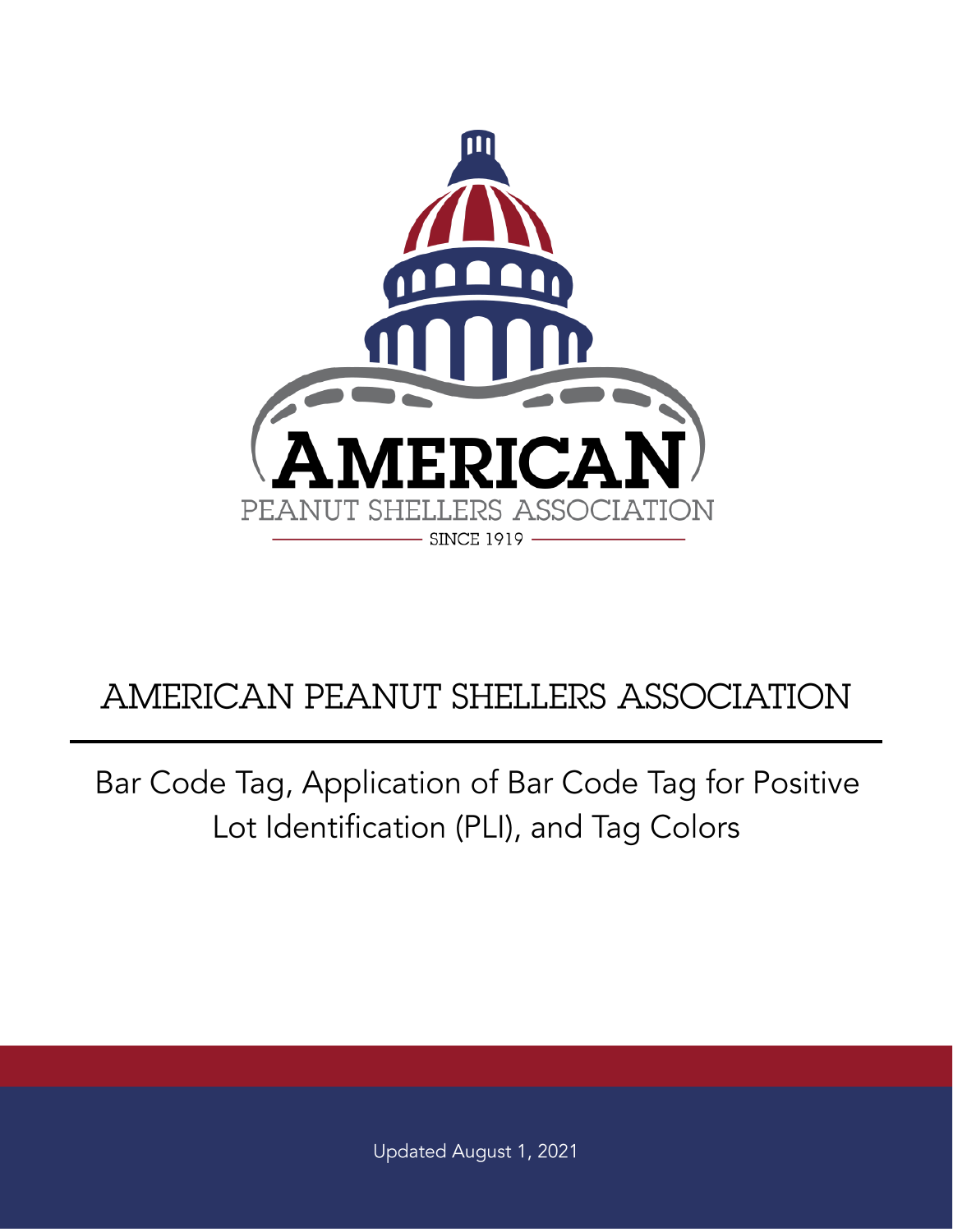### Functional Description of the Product ID Bar Code

As used in Federal-State Inspection's Positive Lot Identification (PLI)



### Product Identification (GTIN), Lot Number and Sequential Numbering

The Bar Code is made up of 30 numeric characters (not including Application Identifiers - AI). The bar code symbology is UCC/EAN 128.

The Bar Code has 3 sections: Section A; Section B; and Section C.

Each Section has its own Application Identifier. The AI serves to define the use of the numeric characters that follow it.

#### **Section A-The AI for section A is (01)**

0 - Indicator (not applicable at this time)

0XXXXXX - Sheller Company Prefix (0+6 digits) supplied by GS1 (only needed if product is to be used for trade within the supply chain; for more information visit GS1US.org)

00003 - Product ID Code (5 digits) from Peanut Type Data Base describes the U.S. Grade, APSA Grade, Type of Container, Gross Weight and Net Weight (for a list of Product ID Codes visit peanut-shellers.org/barcodes.aspx)

C - Check Digit (digits 0-9) a calculated value verifying the preceding information

#### **Section B—The AI for section B is (10)**

13—State/County Code (2 digits)

029—House Number (3 digits) assigned by state Federal-State Inspection Service (FSIS)

01041—Lot Number (5 digits) assigned by state FSIS for this lot of peanuts

99—Crop Year (2 digits) the crop year in which the peanuts were harvested

#### **Section C—The AI for section C is (91)**

0037—Sequential Number (4 digits) for this container of peanuts, resets to 0001 with each new lot, it is DUPLICATED on Boxes and Totes

**NOTE: BURLAP BAGS** use one Consecutively Numbered tag per bag. **BOXES and TOTES** use two Duplicated (Identical) labels per container. **Tags** will reflect the type of peanut with single letter in upper left hand corner: R-Runner, V-Virginia, S-Spanish, L-Valencia

# Set-up for Product ID Bar Code

#### 30 Digits-NOT INCLUDING APPLICATION IDENTIFIERS

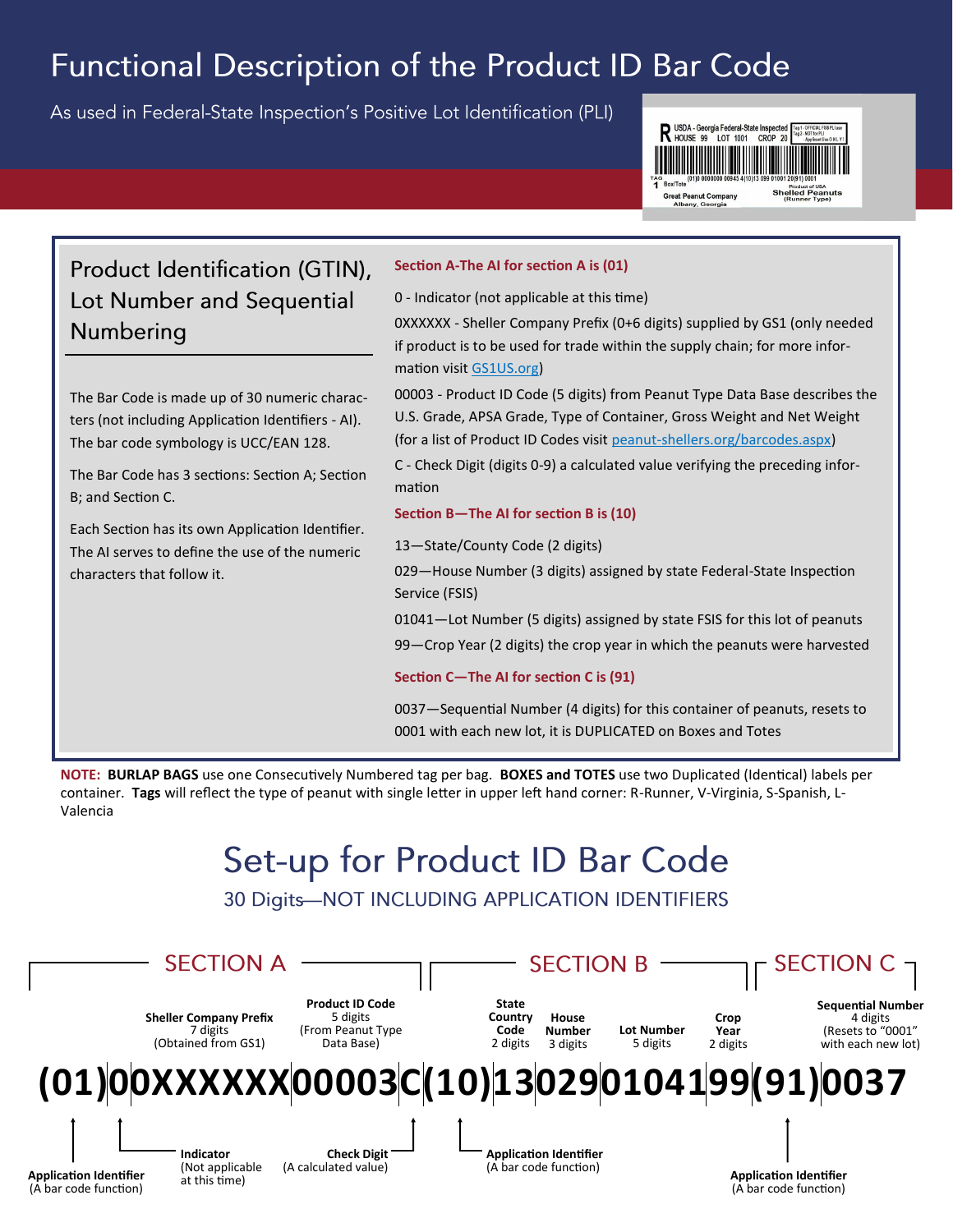# **Application of PLI/Bar Code Tag**



### **TAGS**

All PLI/Bar code tags shall include all necessary information for PLI required by the USDA and shall include bar codes as determined by the American Peanut Shellers Association and state Federal-State Inspection Service. Generally, tags for tote sacks and fiberboard bins (boxes) will have an adhesive backing and others will not.

### **BAGS**

The PLI/Bar Code tag shall be sewn onto each bag in a lot, at the time the bag is sewn shut. The stitching on the tag shall be approximately one inch from the colored edge. The stitching shall be sewn parallel to the edge of the tag in such a way that the stitching does not cross the bar code, and the tag is securely fastened to the bag.

### **FIBERBOARD BINS (BOXES)**

Two tags shall be applied to each fiberboard bin. One tag will be used for PLI purposes, as well as accessible to a bar code reader. This tag shall be placed on one side of the bin where a strap has been applied vertically around it, and must be heat-sealed or secured with a permanent seal. The adhesive backing will be removed and the colored end will be placed on the strap, with approximately one inch overlap. The overlap will be folded back under the strap, with at least 1/4 inch being adhered onto the back of the tag. The remainder of the tag will be pressed and adhered onto the side of the lid on the fiberboard bin. The second tag will be placed on the side of the lid, on the opposite side of the tag used for PLI. This tag must be accessible to a bar code reader, and will not be acceptable for PLI purposes, if not attached to the strap as stated above.

### **TOTE SACKS**

One tag shall be used on the tie-string that closes the sack. Once the sack is filled and closed, the tie-string must be tied as close to the sack as possible. The colored end of the tag must have approximately two inches of the backing removed and placed on the strap, with approximately one inch overlap. The overlap will be folded under the tie-string, with at least 1/4 inch being adhered onto the back of the tag. This allows the tag to be used for PLI purposes and allows for the bar code to be readable. If the applicant makes the request, an additional tag may be used for bar code purposes only. This tag may be applied in any way acceptable to the applicant.

### **BULK LOTS IN RAIL CARS**

Official USDA PLI car seals must be used when PLI is applied to a rail car. One tag for each lot contained in an individual rail car shall be provided to the applicant, which will be placed on the placard of the car for bar code accessibility.